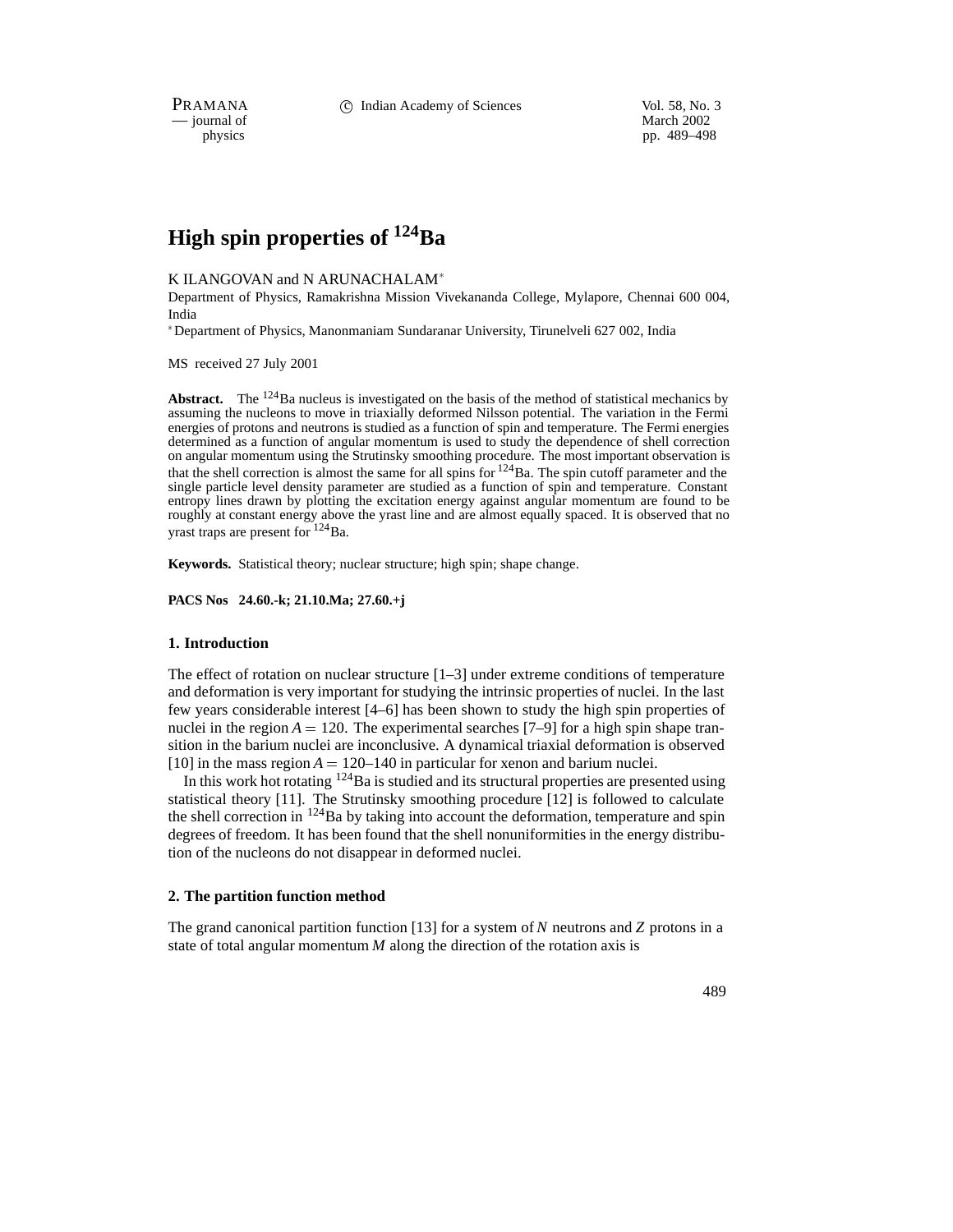*K Ilangovan and N Arunachalam*

$$
Q(\alpha_Z, \alpha_N, \beta, \gamma) = \sum \exp(-\beta \varepsilon_i + \alpha_Z Z_i + \alpha_N N_i + \gamma M_i). \tag{1}
$$

The Lagrange multiplier  $\alpha_z$ ,  $\alpha_N$  and  $\gamma$  conserve the proton number, neutron number and total angular momentum *M* along the *Z* axis for a given temperature  $T = 1/\beta$ .

In terms of single particle energies  $\varepsilon_i$  and the spin projections  $m_i$  the conservation equations are

$$
\langle Z \rangle = \sum n_i^z = \sum [1 + \exp(-\alpha_z + \beta \epsilon_i^z + \gamma m_i)]^{-1},
$$
  
\n
$$
\langle N \rangle = \sum n_i^n = \sum [1 + \exp(-\alpha_n + \beta \epsilon_i^n + \gamma m_i)]^{-1},
$$
  
\n
$$
\langle E \rangle = \sum (n_i^n \epsilon_i^n + n_i^z \epsilon_i^z),
$$
  
\n
$$
\langle M \rangle = \sum (n_i^n m_i^n + n_i^z m_i^z),
$$
\n(2)

where  $n_i$  is the occupation probability of the *i*th shell. These equations are solved for a given temperature  $T$  to obtain the Lagrange multipliers. The applicability of thermodynamical concepts at very high temperatures is known from [14]. It is assumed that all the states with the same excitation energy *E* are equally populated.

#### **3. Triaxially deformed Nilsson oscillator potential**

The single particle energies and the spin projections [15,16] used here correspond to the triaxially deformed Nilsson harmonic oscillator potential [17,18]

$$
V = (m/2)(w_x^2 x^2 + w_y^2 y^2 + w_z^2 z^2) - k\hbar \omega_0 [2l_t \cdot S + (l_t^2 - \langle l_t^2 \rangle_N)].
$$
\n(3)

The three oscillator frequencies are given by the equations

$$
\omega_x = \dot{\omega}_0 [1 - (2\delta/3)\cos(\theta - 2\pi/3)],
$$
  
\n
$$
\omega_y = \dot{\omega}_0 [1 - (2\delta/3)\cos(\theta + 2\pi/3)],
$$
  
\n
$$
\omega_z = \dot{\omega}_0 [1 - (2\delta/3)\cos\theta],
$$

with the constraint that the total volume remains constant such that  $\omega_x \omega_y \omega_z = \dot{\omega}_0^3$  = a constant. The constant  $\dot{\omega}_0$  is the value of  $\omega_0(\delta)$  at  $\delta = 0$ . The intrinsic nuclear spin is represented by *S* while  $l_t$  represents the orbital angular momentum in the stretched coordinate basis. The  $k$ ,  $\mu$  dependence is related to the main oscillator quantum number  $N$ rather than A. The  $k$ ,  $\mu$  pair used in generating the single particle levels and spins are as in [18] and they are different for different oscillator shells. These parameters are appropriate since they reproduce the experimental proton band head energies [19] more accurately than the standard parameter set given in [20]. However for neutrons the standard parameter set given in [20] is used.

The deformation parameter  $\delta$  is varied in the range  $\delta = 0.0$  to 0.6 in steps of 0.1 for  $\theta = +60^{\circ}$  (oblate shape rotating around the symmetry axis [21]).

The cranking frequency  $\omega$  is taken to be zero. The required angular momenta are generated by means of statistical theory [11,13] by introducing the *Z* projection of the angular momentum as a constant of motion through the Lagrange multiplier corresponding to the single particle spins. The levels generated up to  $N = 8$  are found to be sufficient for the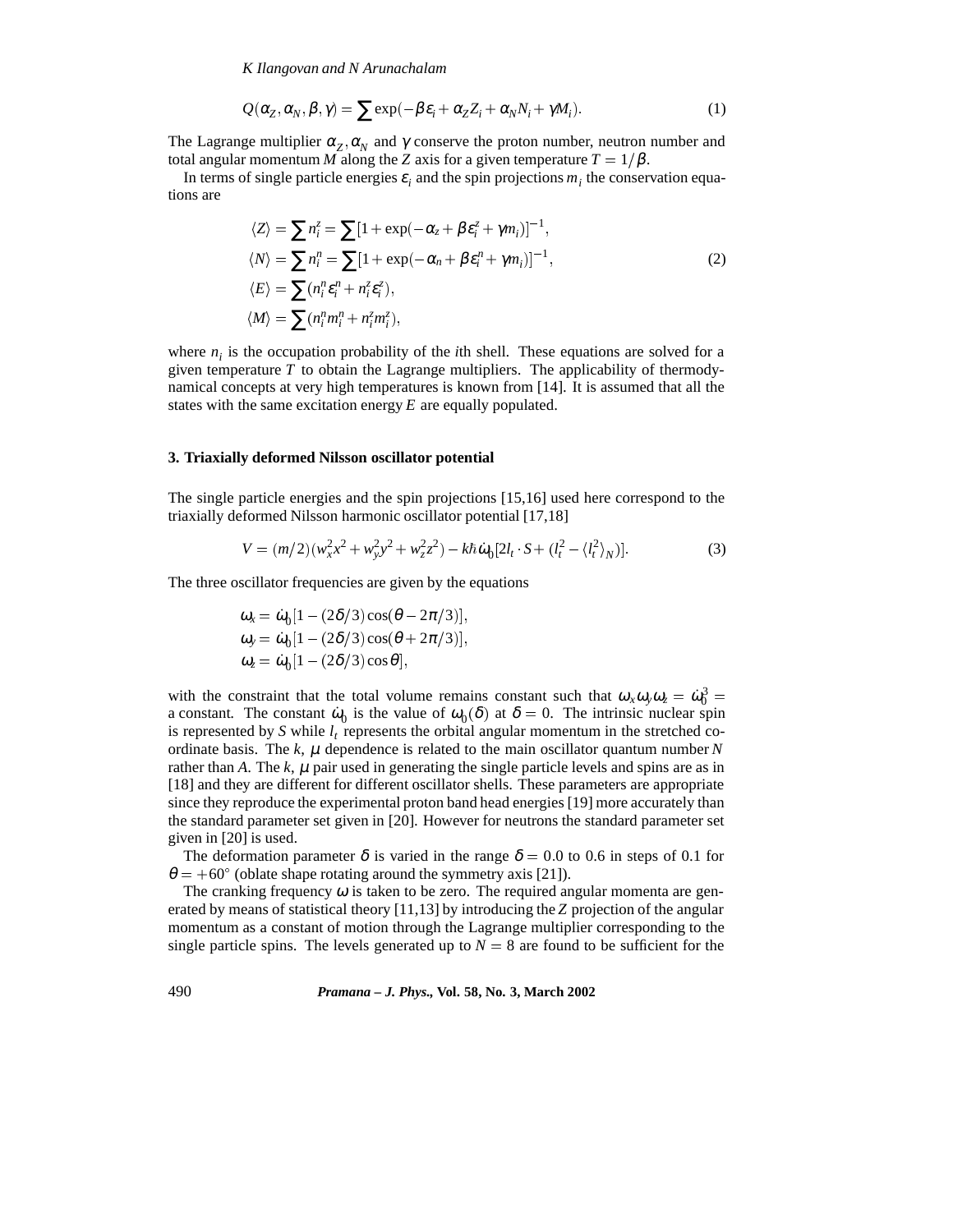range of temperatures used in this calculation. Though a complete description of low spin spectrum is possible only with the inclusion of pairing correlation into the picture, we have not included pairing correlation in our calculation since no traps have been found experimentally so far in  $^{124}$ Ba [22].

## **4. Strutinsky smoothing procedure**

The Fermi energies for protons and neutrons are determined for  $124$ Ba as a function of temperature and spins from the Lagrange multipliers  $\alpha_z$  and  $\alpha_n$ , respectively. In this work the protons have been treated as if they are independent of the neutrons. The Fermi energies determined as a function of angular momentum is used to study the variation of shell correction with angular momentum since the shell effects not only vary with deformation but also with angular momentum for many nuclei. For this study the Strutinsky smoothing procedure is employed. The shell effect may be considered as a small deviation from a uniform distribution and the energy difference between the two nucleon distributions may be expressed as a difference of the single particle energies [12, 23] given as

$$
\delta U = U - \tilde{U}.\tag{4}
$$

The sum of the single particle energies for the equilibrium deformation is

$$
U = \sum_{k} 2E_k \tag{5}
$$

with the sum being over all occupied states. The uniform distribution or the smoothed out shell model energy

$$
\tilde{U} = 2 \int_{-\alpha}^{\alpha} E g(E) \mathrm{d}E,\tag{6}
$$

where the Gaussian smoothed single particle level density is

$$
g(E) = \left(1/\gamma\sqrt{\pi}\right)\sum_{k} f_k \exp\left\{-\left(E - E_k\right)/\gamma\right\}^2. \tag{7}
$$

 $E_k$  are single particle levels and  $\gamma$  is the width of the smoothing function. The function  $f_k$ is retained up to the 6th order as in [23].

#### **5. Spin cutoff parameter**

The spin cutoff parameter [11] is estimated from the rotational energy  $E_{\text{rot}}$  using the relation

$$
\sigma^2 = T(I/\hbar^2) \tag{8}
$$

as a function of angular momentum for different temperatures. The moment of inertia *I* in the above expression is calculated from the relation

*Pramana – J. Phys.,* **Vol. 58, No. 3, March 2002** 491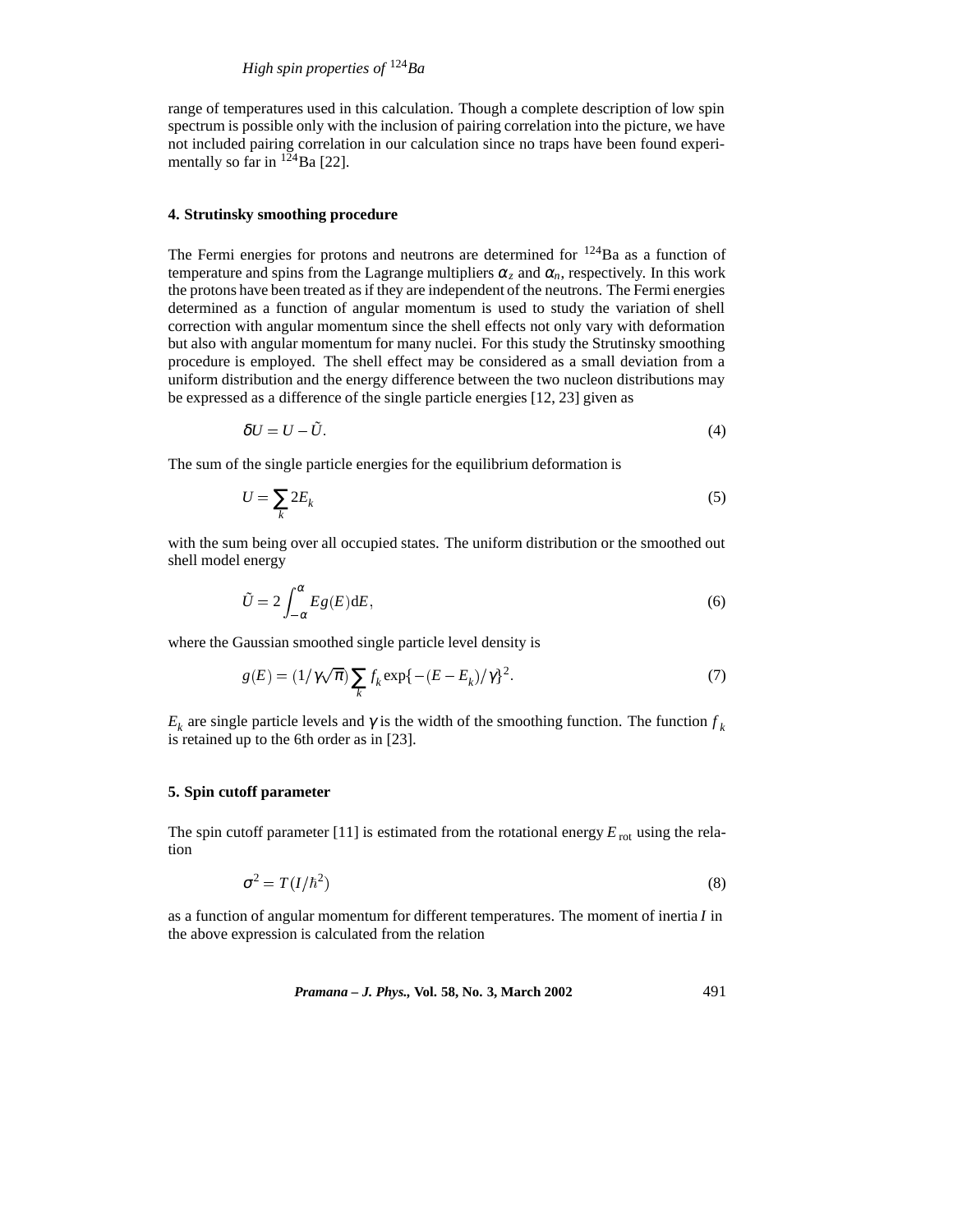*K Ilangovan and N Arunachalam*

$$
(I/\hbar^2) = M/(dE_{\text{rot}}/dM). \tag{9}
$$

The rotational energies are calculated using the relation

$$
E_{\rm rot} = E(M, T) - E(0, T) \tag{10}
$$

by minimizing the free energy for different  $\delta$  and  $\theta$  for a given angular momentum at a particular temperature *T*.

#### **6. Single particle level density parameter**

The single particle level density parameter  $a$  is calculated using the expression

$$
a(M, T, \delta, \theta) = S^2(M, T, \delta, \theta) / 4E^*(M, T, \delta, \theta),
$$
\n(11)

where the entropy is obtained from

$$
S = -\sum_{i} [n_i \ln n_i + (1 - n_i) \ln(1 - n_i), \tag{12}
$$

where  $n_i$  is the occupation probability of the *i*th shell.

### **7. Excitation energy as a function of angular momentum**

The excitation energy as a function of angular momentum for equilibrium deformation is calculated using the relation

$$
E^*(M, T, \delta, \theta) = \sum n_i E_i - \sum_{i=1}^z E_i
$$
\n(13)

with a similar equation for neutron. The summation in the first term in eq. (13) is carried over all the levels generated up to  $N = 8$ . By subtracting rigid body rotational energy (which increases as a function of angular momentum) from the excitation energy, we define the excitation energy without the rotational energy as

$$
E_{\text{exc}} = E(M, T) - E(M, 0). \tag{14}
$$

This excitation energy without rigid body rotational energy is important in the calculation of shell correction [11].

# **8. Occupation probability**

The occupation probability for the *i*th shell is given as

$$
n_i = 1/1 + \{ \exp(-\alpha + \beta E_i + \gamma m_i) \}
$$
\n<sup>(15)</sup>

for protons and neutrons.

In our calculation the temperature is varied from 0.2 to 3 MeV and for each temperature the excitation energy  $E_{\text{exc}}$  and the entropy are computed by minimizing the free energy for different  $\delta$  and  $\theta$  for each spin.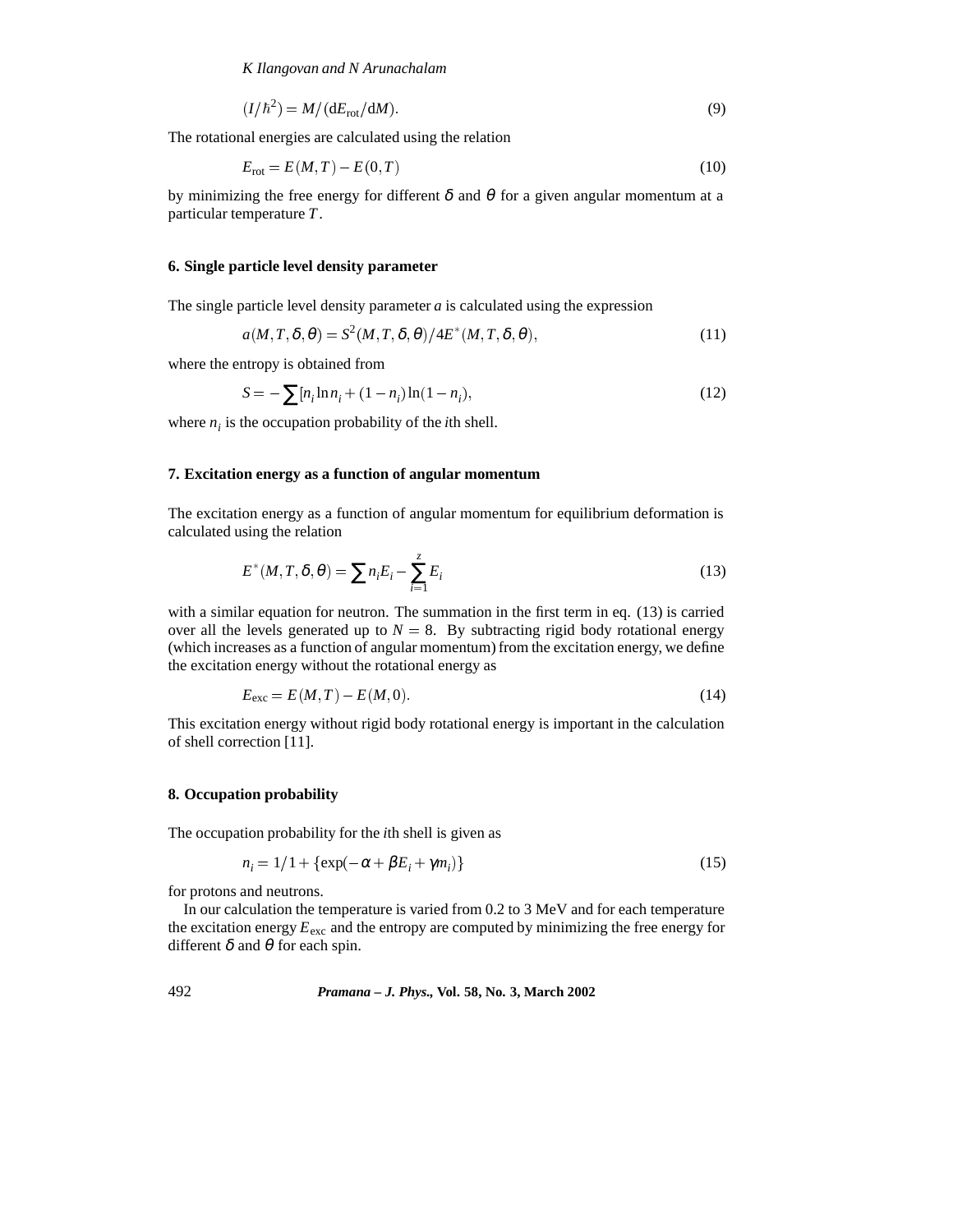## **9. Results and discussion**

Figure 1 shows the change in neutron Fermi energy with temperature. It is found that at high temperatures the Fermi energy becomes constant above the normal value. At low temperatures the increase of neutron Fermi energy is more for high spins than for low spins. The increase in neutron Fermi energy above the normal value with increasing spin is due to the large energy gap of about 0.9 MeV between the last partially filled level  $d_{3/2}$ with two neutrons and the next higher level  $h_{11/2}$  for the oblate deformed equilibrium shape corresponding to  $\delta = 0.2$  for <sup>124</sup>Ba. This shows an interaction between the partially filled  $d_{3/2}$  level and the next higher level  $h_{11/2}$ .

From figure 2 it is evident that at temperature 0.1 MeV the proton Fermi energy increases above the normal value for low spins. As the temperature and the spin increase there is a depression of proton Fermi energy which becomes more pronounced for higher temperatures, which shows an interaction between the  $g_{7/2}$  level with 6 protons and the next lower level  $g_{9/2}$ .



Figure 1. Change in Fermi energy of neutrons as a function of temperature and spin for <sup>124</sup>Ba for the equilibrium deformation  $\delta = 0.2$  and  $\theta = +60^{\circ}$  corresponding to free energy minimum.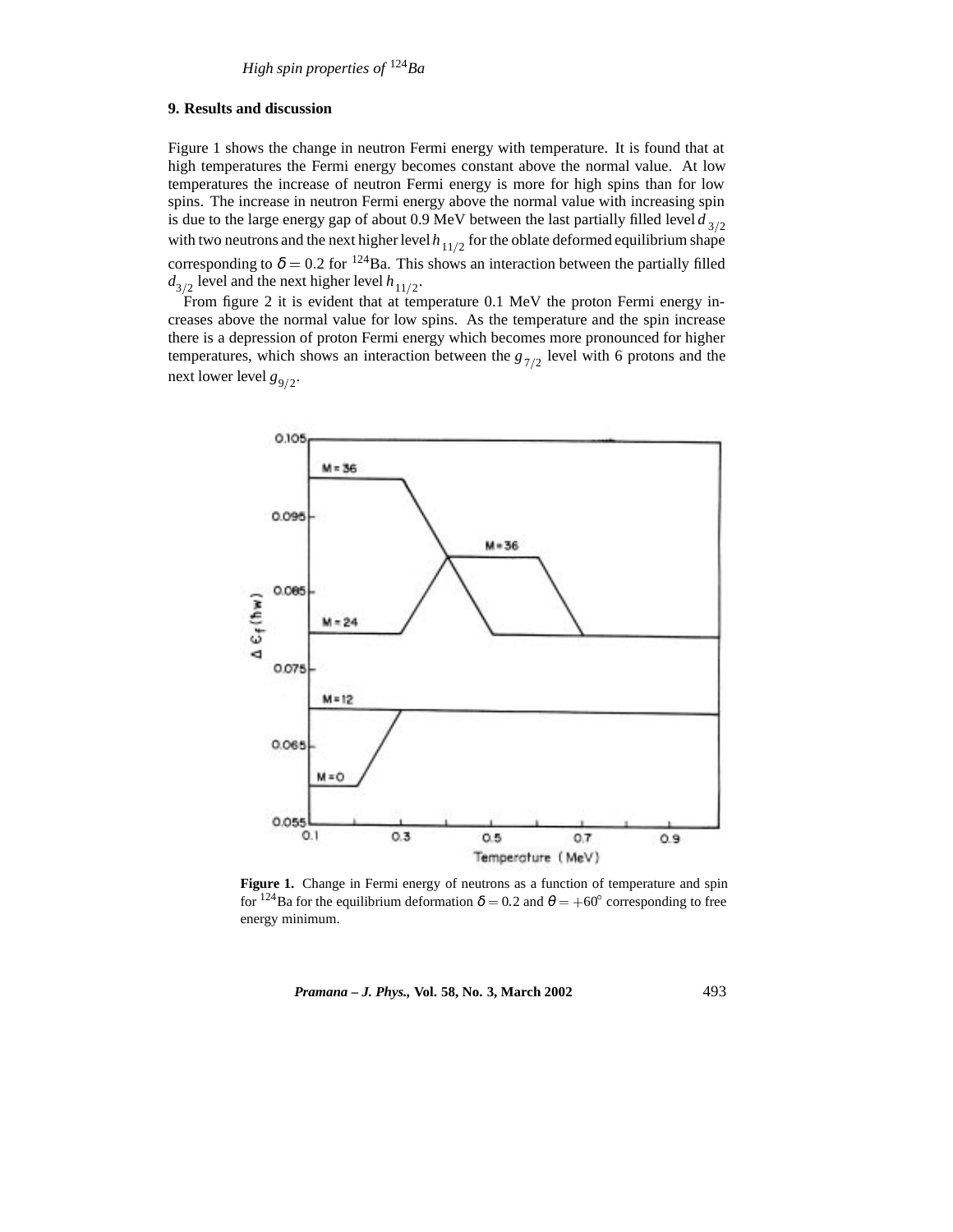

**Figure 2.** Change in Fermi energy of protons as a function of temperature and spin for <sup>124</sup>Ba for the equilibrium deformation  $\delta = 0.2$  and  $\theta = +60^{\circ}$  corresponding to free energy minimum.

It is evident that for low temperatures with increase in spin the neutron Fermi energy increases above the normal value whereas the proton Fermi energy decreases below the normal value. As the temperature increases the neutron Fermi energy reaches a steady value whereas the proton Fermi energy continues to be affected. The most economical way of generating a total angular momentum will occur when both neutrons and protons have the same slope of the Fermi surface [22].

The shell correction for  $124$ Ba evaluated by the Strutinsky method as a function of shell smearing parameter  $\gamma$  for neutrons and protons is shown in figure 3. It also shows the total shell correction for this nucleus. It is found that the proton shell correction is almost constant up to  $\gamma = 1.4\hbar w$ . For  $\gamma$  values greater than 1.4 $\hbar w$  the shell correction for protons decreases. The neutron shell correction is found to be constant between values 0.8 and 1.2 and is found to increase for higher values. Larger values of  $\gamma$  will lead to contribution to the shell correction from too high levels. Whereas for smaller values of  $\gamma$  it is not possible to define a unique value for the shell level density [12]. This means that the choice of the parameter  $\gamma$  must not be too high and too low and the shell correction as a function of  $\gamma$  is valid only for the intermediate values. It is evident from figure 3 that the shell correction is almost stable for the smoothing parameter values between 0.8 and  $1.4\hbar w$ . It is to be stressed that the shell correction is independent of angular momentum. The curves depicted in figure 3 correspond to spins from 0 to  $36<sup>\hbar</sup>$ . The independence of shell correction on angular momentum is due to the fact that the change in the Fermi energies of protons and neutrons with angular momentum is very small because of the large energy gap between the last filled level and the next higher level.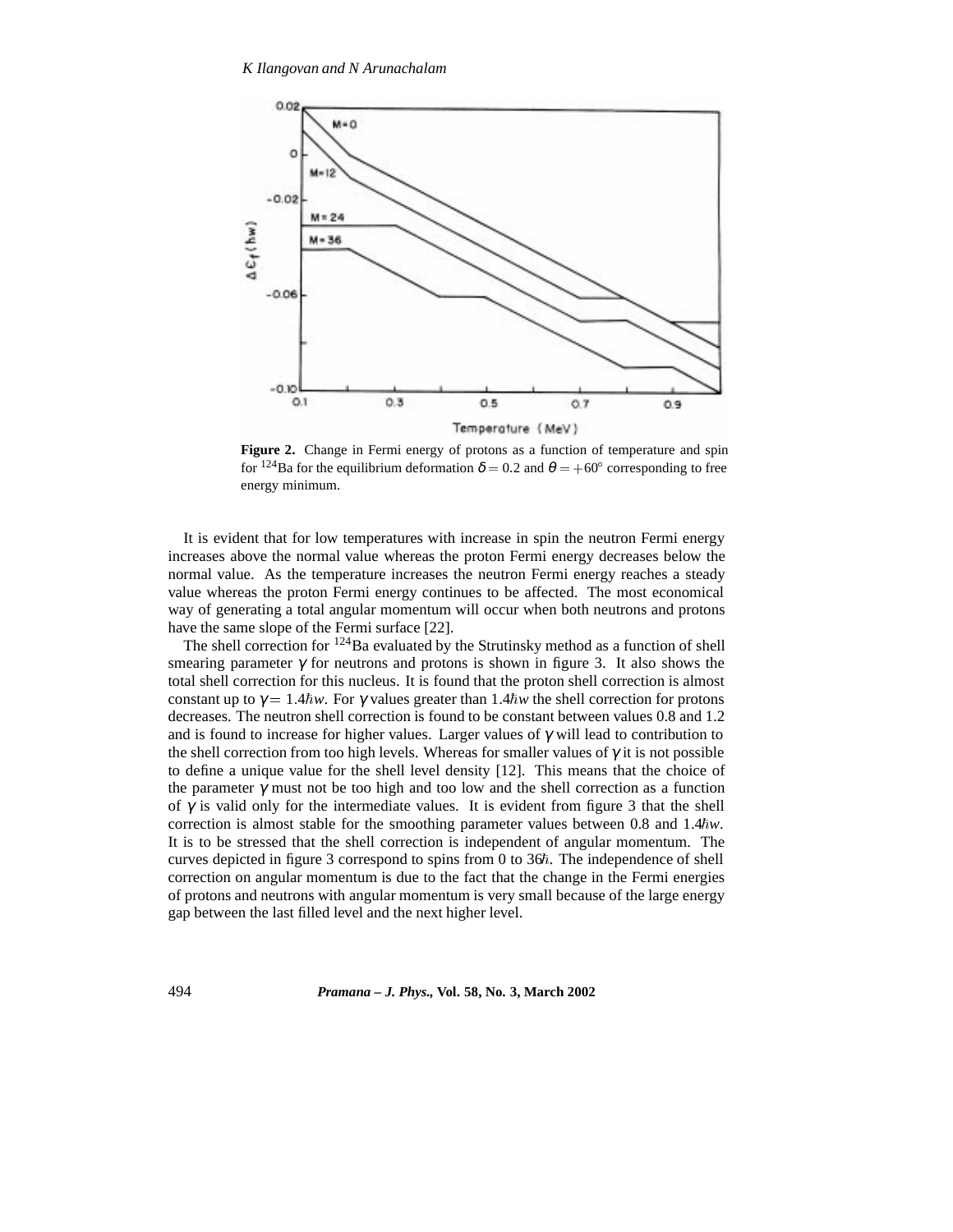

**Figure 3.** Shell correction as a function of Strutinsky smoothing parameter for protons and neutrons for the equilibrium deformation  $\delta = 0.2$  and  $\theta = +60^{\circ}$  for free energy minimum of  $124$ Ba. Total shell correction for  $124$ Ba is also shown. These curves corresponding to spin from 0 to  $36\hbar$ , since shell correction is independent of angular momentum for  $^{124}$ Ba.

The spin cutoff parameter as a function of angular momentum for various temperatures is represented in figure 4. It is evident that for low temperatures with increase in spin the spin cutoff parameter decreases up to a spin of  $15<sup>h</sup>$  and then slightly increases. The spin cutoff parameter at  $T = 0.6$  MeV shows fluctuation in the region 30 $\hbar$  and 35 $\hbar$ . This may be suggestive of the favorable shape transition pointed out by Ragnarsson*et al* [4] at and around spin  $35<sup>\hbar</sup>$ . However for higher temperatures the spin cutoff parameter shows a steady decrease with increasing spin.

Figure 5 shows the single particle level density parameter as a function of temperature for various spins in the case of  $124$  Ba. It is found that for high spins the single particle level density parameter increases steeply at low temperatures and reaches the constant value  $a \simeq A/10$  predicted experimentally [24,25] at higher temperatures. At zero spin the single particle level density parameter remains almost constant without any fluctuations. It is also found that for a given temperature the single particle level density parameter decreases with increasing spin. However at a very high temperature of 3 MeV it is almost constant for all spins. The nuclear level density is found to increase with excitation energy for all spins and to build up higher spins at given nuclear level density a higher excitation energy is needed.

The excitation energy without rigid body rotational energy as function of angular momentum for constant entropy values is displayed in figure 6. Since the rigid body rotational energy increases with angular momentum, it has been subtracted from excitation energy. It is observed that no yrast traps are present for  $^{124}$ Ba. As the temperature increases the entropy as well as the excitation energy increases and these constant entropy lines are useful in determining the phase space available for the nucleus. These lines are found to be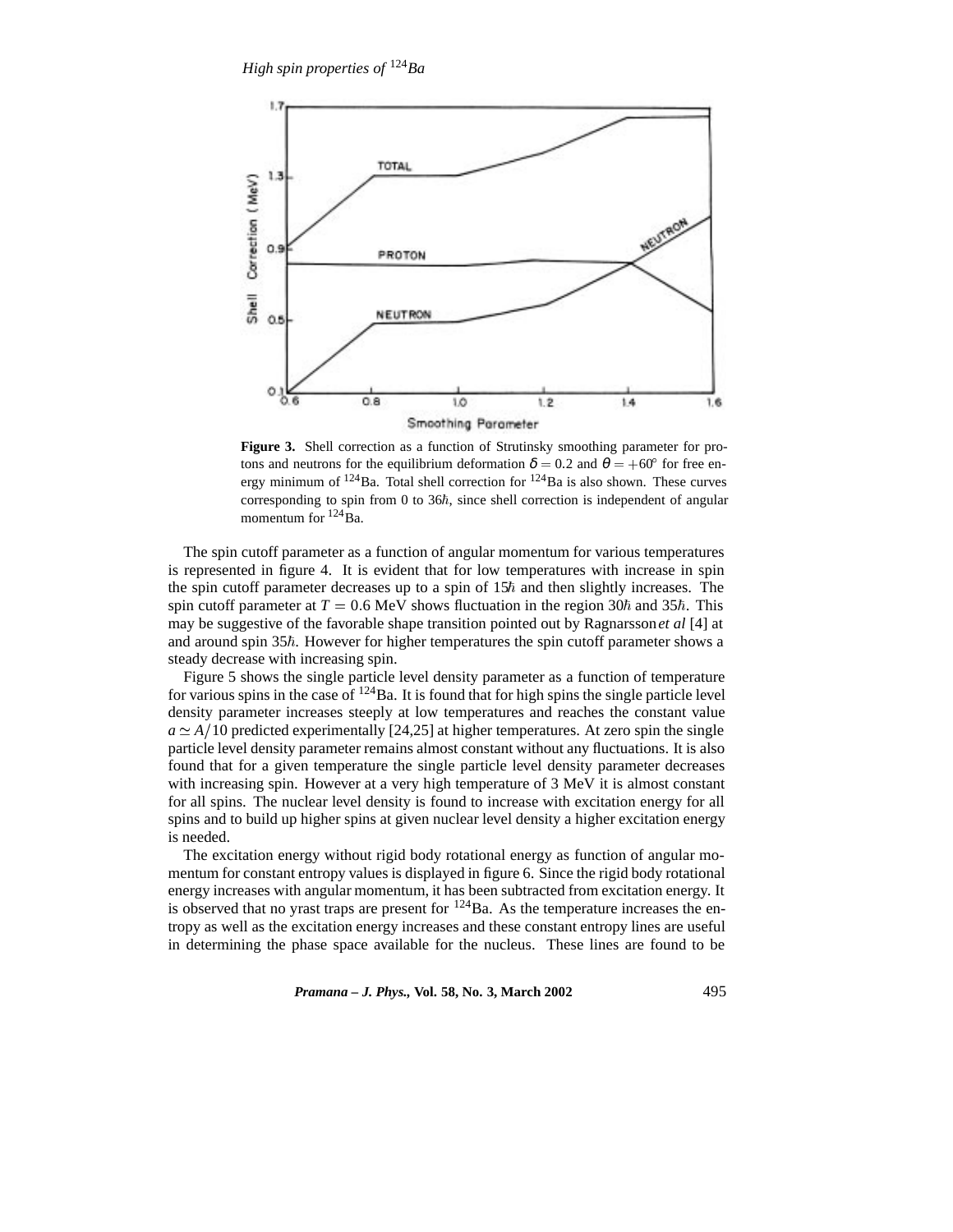

**Figure 4.** Spin cutoff parameter as a function of angular momentum for different temperatures in <sup>124</sup>Ba for the equilibrium deformation  $\delta = 0.2$  and  $\theta = +60^{\circ}$  corresponding to free energy minimum.



**Figure 5.** Single particle level density parameter as a function of temperature for various spins for  $124$ Ba. The numbers on the curves refer to the angular momentum of the nucleus for equilibrium deformation corresponding to free energy minimum.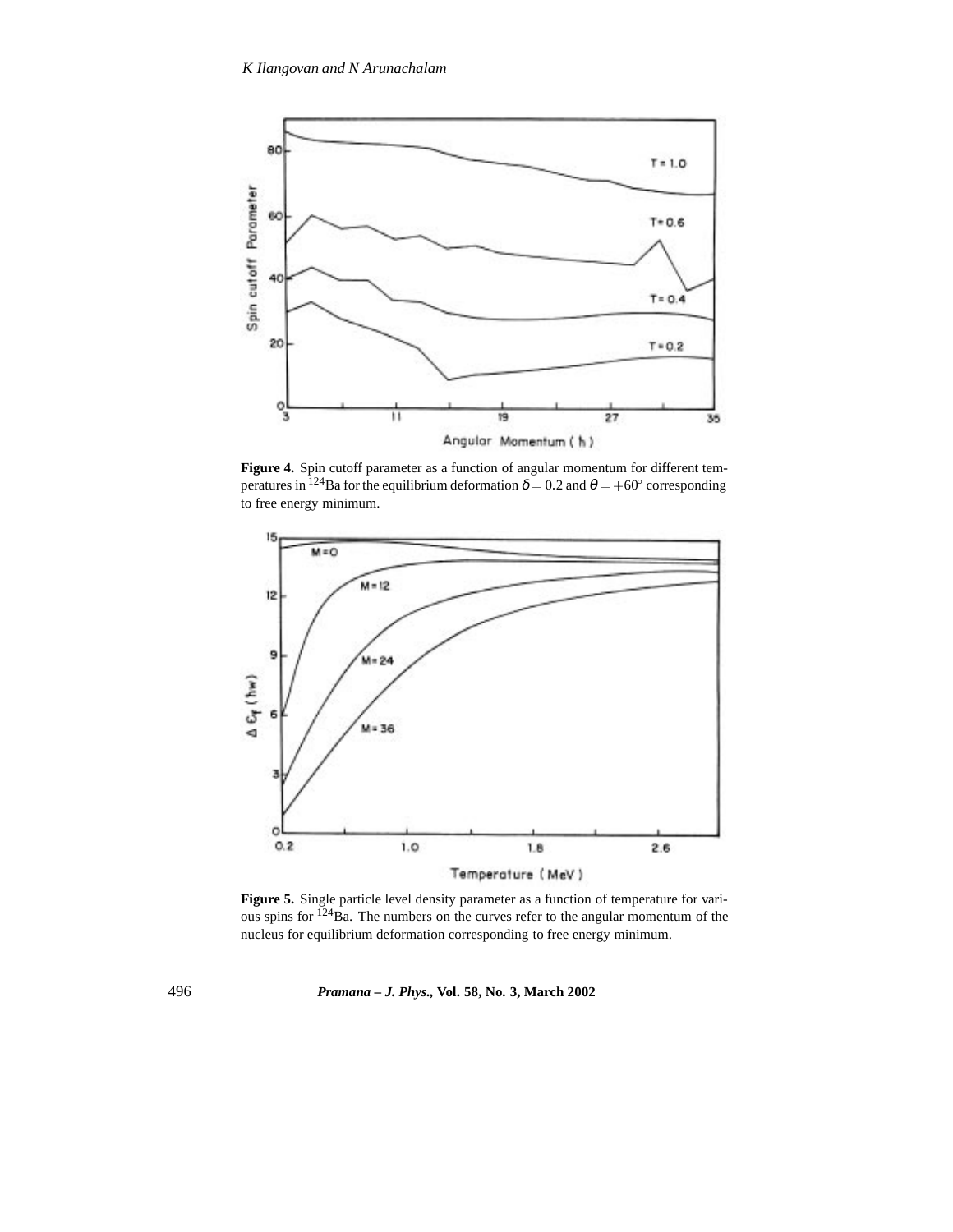

**Figure 6.** Excitation energy without rigid body rotational energy as a function of angular momentum for constant entropy values for  $124$ Ba for equilibrium deformation corresponding to free energy minimum.

roughly at constant energy above the yrast line as in [26,27]. The absence of yrast traps and the associated backbending effects is mainly due to the fact that the proton number is 56 with 50 protons up to  $g_{9/2}$  shell and 6 protons in the next partially filled  $g_{7/2}$  shell. This is combined with neutron number 68 with 66 neutrons up to  $s_{1/2}$  shell and 2 neutrons in the next partially filled  $d_{3/2}$  shell.

## **10. Conclusion**

The <sup>124</sup>Ba nucleus is found to have an oblate equilibrium shape at the deformation  $\delta = 0.2$ for  $\theta = +60^{\circ}$  rotating around the symmetry axis for all spins at all temperatures.

### **Acknowledgement**

This work is partially supported by the Department of Atomic Energy and the University Grants Commission, Government of India, India.

# **References**

[1] A Bohr and B R Mottelson, *Nuclear structure* (Benjamin, New York, 1975) vol. 2, pp. 84–102 [2] A Bohr and B R Mottelson, *Phys. Scr.* **A10**, 13 (1974); *J. Phys. Soc. Jpn.* **44**, 1575 (1978)

*Pramana – J. Phys.,* **Vol. 58, No. 3, March 2002** 497